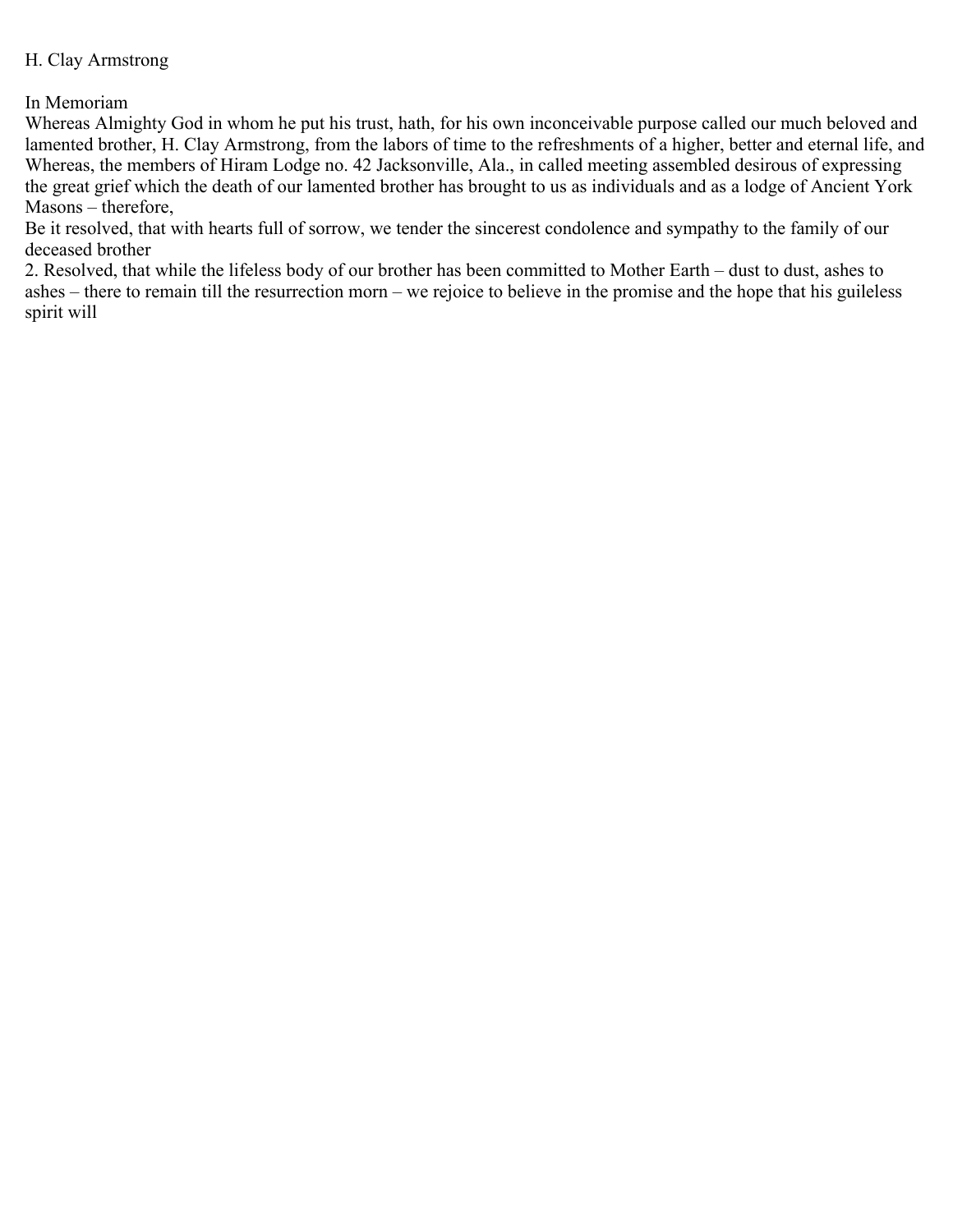will live an eternal life of joy in the presence of the Father

Resolved, that as free and accepted Masons, deploring his death as we do, we point with pride to his well-rounded life and character, his affection as husband & father – his patriotism as a citizen, his fidelity as an official in church and state, his exaltation as a brother of the mystic tie – as an object lesson, an out crop of long life devotion to the teachings of Masonry & Christianity – do unto others as you would have them do unto you.

Resolved further, as expressing our love and esteem for our brother, that the Secretary of the Lodge, place emblems of mourn